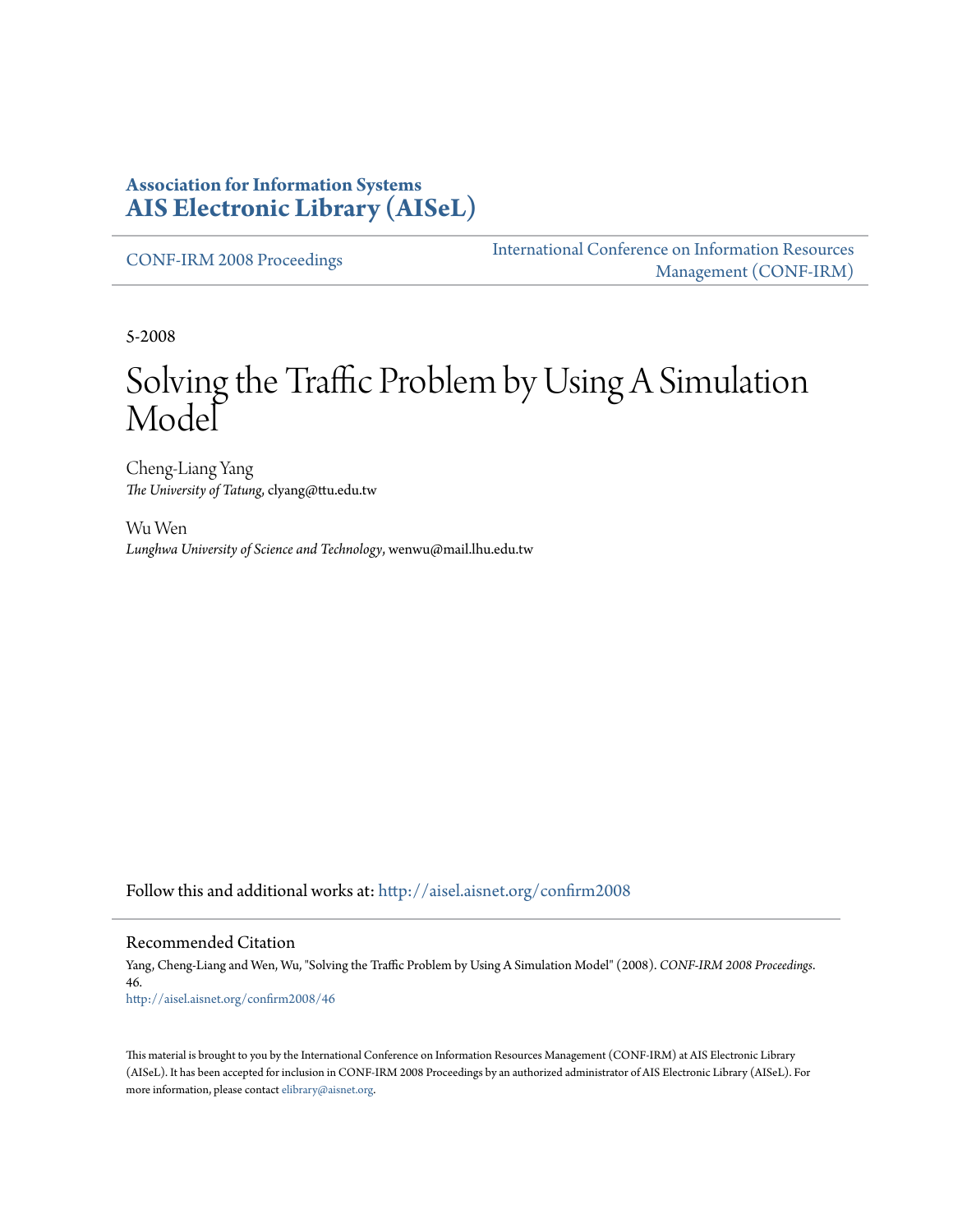# **69F. Solving the Traffic Problem by Using A Simulation Model**

Cheng-Liang Yang The University of Tatung clyang@ttu.edu.tw

Wu Wen LungHwa University of Science and Technology wenwu@mail.lhu.edu.tw

#### *Abstract*

This paper presents a traffic light simulation model, which is composed of 6 submodels coded in Arena to help analyze the traffic problem. The model adopts average arrival time and average departure time to simulate the arrival and leaving number of cars on roads. In the experiment, each submodel represents a road that has 3 intersections. The simulation results show that different traffic light duration policies will cause different effects on traffic congestion. Therefore, we can use this model to obtain a good traffic light duration policy for solving the traffic problem.

#### *Keywords*

Simulation Model, Traffic Light Control System, and Traffic Congestion.

# **1. Introduction**

Traffic congestion has been causing many critical problems and challenges in most cities of modern countries. To a commuter or traveller, congestion means lost time, missed opportunities, and frustration. To an employer, congestion means lost worker productivity, trade opportunities, delivery delays, and increased costs. To solve congestion problems is feasible not only by physically constructing new facilities and policies but also by building information technology transportation management systems. A growing body of evidence proves that simply expanding a road infrastructure cannot solve traffic congestion problems. In fact, building new roads can actually compound congestion, in some cases, by inducing greater demands for vehicle travel -- demands that quickly eat away the additional capacity. Therefore, many countries are working to manage their existing transportation systems to improve mobility, safety, and traffic flows in order to reduce the demand of vehicle use. By enhancing public transport, route guidance systems, traffic signal improvements, and incident management, congestion can be improved greatly. Of course, construction of new private bus way, expressways, or subway to increase these growth for easy travel has not kept pace. From recent analytical statistics (US department of transportation, 2007), it is estimated that roughly half of the congestion is what is known as recurring congestion - caused by recurring demands that exist virtually every day, where road use exceeds existing capacity. The other half is due to non-recurring congestion caused by temporary disruptions. Four main reasons of non-recurring congestion are: traffic incidents (ranging from disabled vehicles to major crashes), work zones, weather, and special events. Non-recurring events dramatically reduce available capacity and reliability of the entire transportation system. Therefore, researchers have done many researches to increase capacity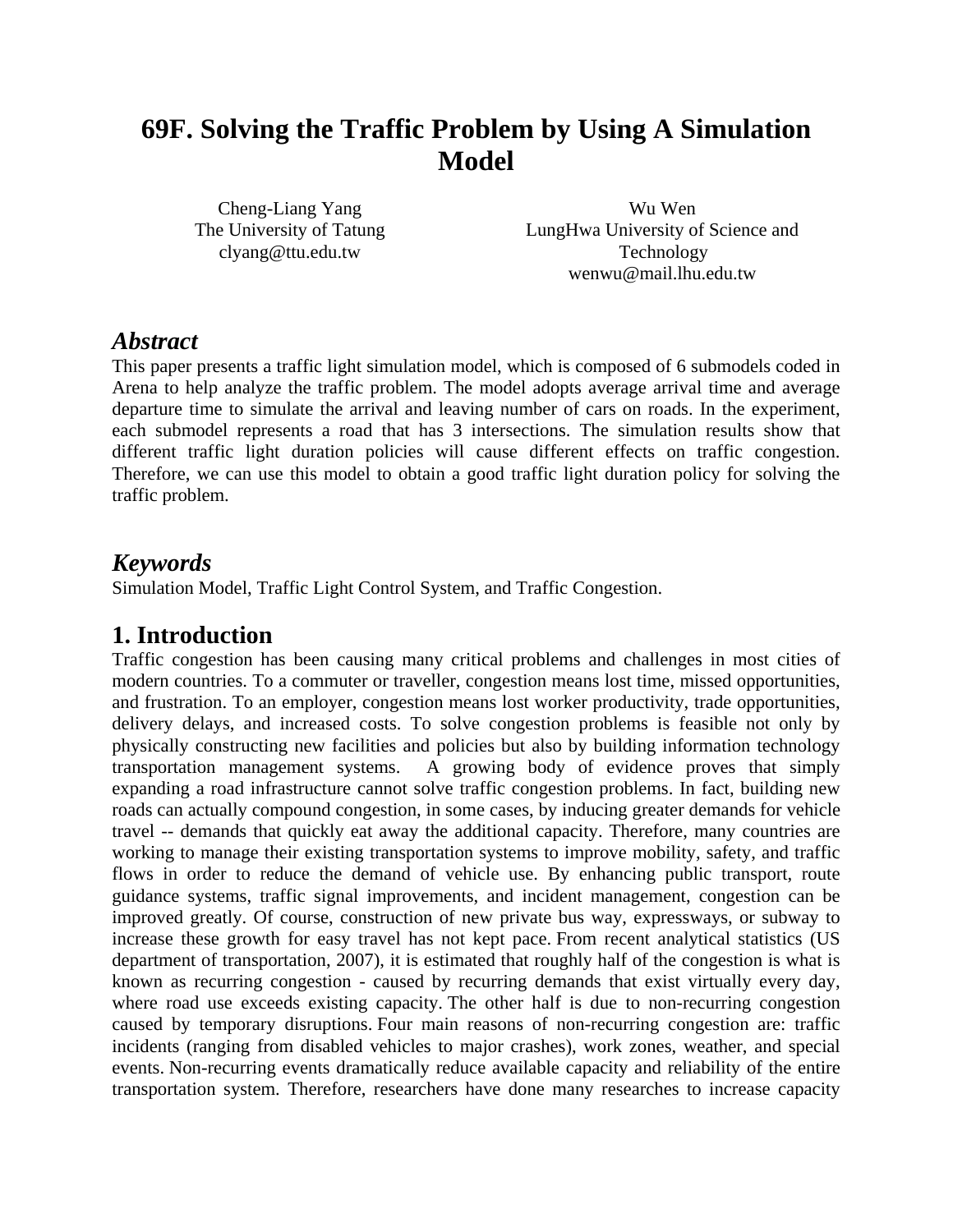and remove bottlenecks.

Wen and Yang (2006) developed a dynamic and automatic traffic light control system for solving the road congestion problem. They simulated a specific road, the Chung San North road in Taipei, Taiwan, to discuss whether a road simulation model can solve a congestion problem. Moreover, Schaefer et al. (1998) developed a simulation model for evaluating freeway lane control signing. The simulation results show that lane control has little influence on congestion. However, the region between heavy and medium traffic flow is sensitive to lane control. Chen and Yang (2000, 2003) have created an algorithm to find a minimum total time path to simulate the operations of traffic-light control in a city. Stoilova and Stoilov (1998) also built a simulation model to measure the best of traffic lights to achieve low noise levels with optimal traffic management and environmental pollution. Grau and Barcelo (1992) and Messmerand and Papageorgiou (1999) discussed the minimum of queue lengths in different intersections. Meanwhile, to aid traffic management systems, Nooralahiyan et al. (1997) adopted a Time Delay Neural Network (TDNN) to classify individual traveling vehicles based on their speed-independent acoustic signature. The TDNN network was trained and resulted in 94% accuracy for training patterns and 82.4% accuracy for test patterns. Besides, by adopting the shortest path algorithms, many other researches about solving traffic problems have been published (Chabini, 1997; Chabini, 1998; Ikeda, Hsu, & Imai, 1994; Ikeda & Imail, 1994; Liu, 1997; Xia & Shao, 2005). Wen and Hsu (2005) designed a route navigation system with a new revised shortest-path routing algorithm and made a comparison of performance evaluation. Our research focuses on traffic signal improvements to solve traffic congestion problem, which will be discussed below.

# **2. Definitions and notations of the simulation model**

To illustrate how the system works, we have developed a 6-road traffic simulation model, which contains 9 intersections, by using Arena. Before giving example, let us introduce the definition of notations as follows:

#### **Variables:**

- **T**: The time for passing a length of a car.
- **Nij**: The remaining space of the  $j_{th}$  segment of i road, which is measured by the number of cars (In the model, the remaining space is set to 88.), where  $j=2,3$  i=A, B, C, D, E, F.
- **cross i**: The mean time between cars passing the stop line at the first intersection where i=A1, B1, C1, D1, E1, F1.
- **cross j**: The mean time between cars passing the stop line at the second intersection  $j= A2$ , B2, C2, D2, E2, F2.
- **cross k**: The mean time between cars passing the stop line at the third intersection k=A3, B3, C3, D3, E3, F3.
- **clock light i**: Simulation clock time for traffic light signal at the first intersection turning to red where i=A1, B1, C1, D1, E1, F1.
- **Clock light j**: Simulation clock time for traffic light signal at the second intersection turning to red where j=A2, B2, C2, D2, E2, F2.
- **clock cross i**: Current simulation time of the car permitting to leave the stop line at the first intersection (TNOW) pluses **cross I** where i=A1, B1, C1, D1, E1, F1.
- **Clock cross j**: Current simulation time of the car arriving at the stop line at the second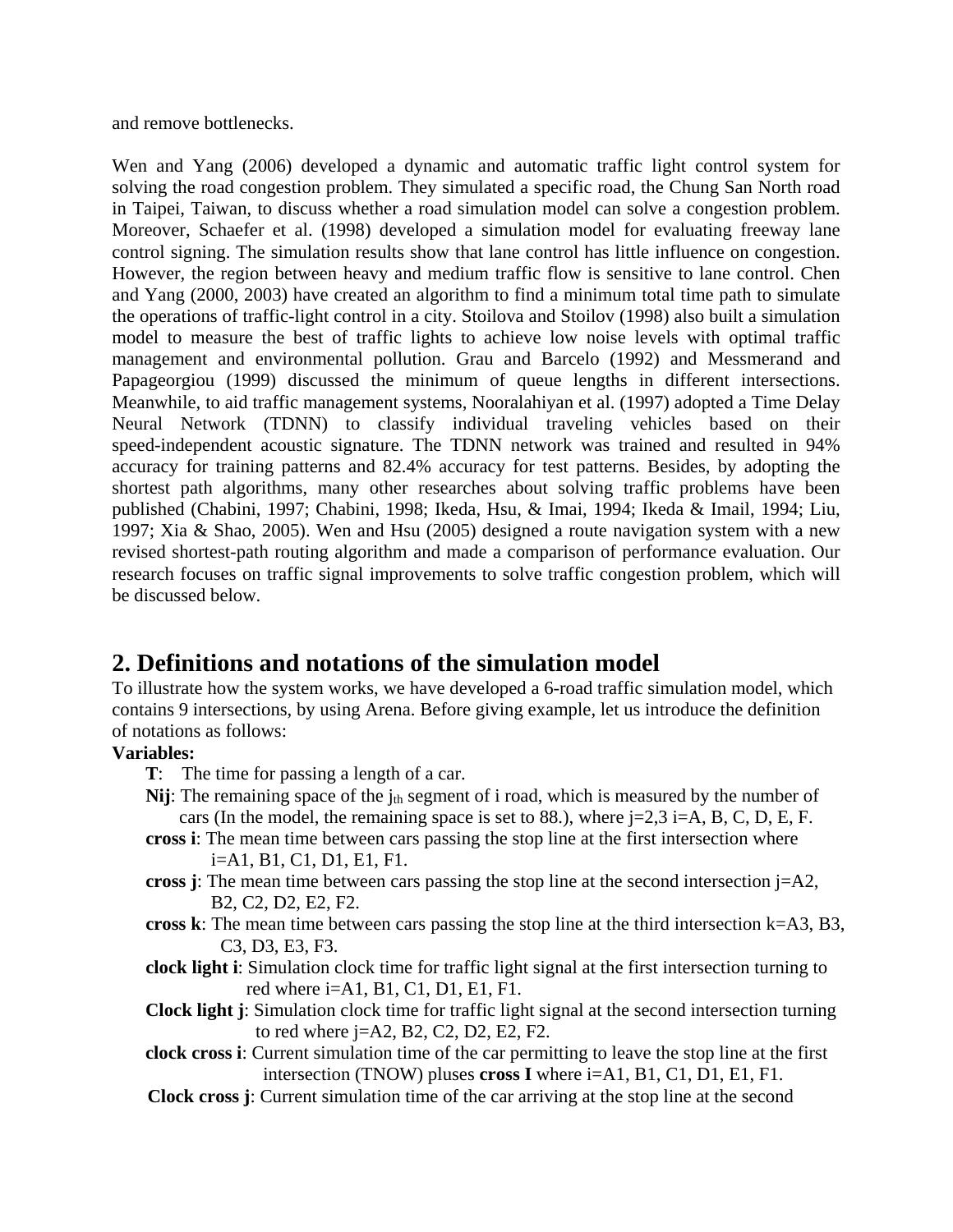| intersection (TNOW) pluses <b>cross</b> j where $j=$ A2, B2, C2, D2, E2, F2.                                      |
|-------------------------------------------------------------------------------------------------------------------|
| <b>green i</b> : Green light duration at the first intersection where $i=AI$ , $B1$ , $C1$ , $D1$ , $E1$ , $F1$ . |
| red i: Red light duration at the first intersection where i=A1, B1, C1, D1, E1, F1.                               |
| green j: Green light duration at the second intersection where j=A2, B2, C2, D2, E2, F2.                          |
| red j: Red light duration at the second intersection where $j= A2$ , B2, C2, D2, E2, F2.                          |
| <b>green k</b> : Green light duration at the third intersection where $k= A3$ , B3, C3, D3, E3, F3.               |
| red k: Red light duration at the third intersection where k=A3, B3, C3, D3, E3, F3.                               |
| <b>Resources:</b>                                                                                                 |
| switch i: A resource for controlling traffic light signal or for determining                                      |
| whether a car permits to pass the stop line at the first intersection where $i=$ A1, B1,                          |
| C1, D1, E1, F1.                                                                                                   |
| switch j: A resource for controlling traffic light signal or for determining whether a car                        |
| permits to pass the stop line at the second intersection where j=A2, B2, C2, D2,                                  |
| E2, F2.                                                                                                           |
| switch k: A resource for controlling traffic light signal or for determining whether a car                        |
| permits to pass the stop line at the third intersection where $k= A3, B3, C3, D3, E3,$                            |
| F3.                                                                                                               |
| Queues:                                                                                                           |
| <b>iQueue:</b> A queue at the first intersection to store all waiting cars, which do not have rights to           |
| pass the intersection where i=A1, B1, C1, D1, E1, F1.                                                             |
| jQueue: A queue at the second intersection to store all waiting cars, which do not have rights                    |
| to pass the intersection where $j=A2$ , B2, C2, D2, E2, F2.                                                       |
| kQueue: A queue at the third intersection to store all waiting cars, which do not have rights to                  |
| pass the intersection where k=A3, B3, C3, D3, E3, F3.                                                             |
|                                                                                                                   |
|                                                                                                                   |

# **3 Description of the simulation model**

The 6-road traffic control simulation model is composed of 6 submodels, A, B, C, D, E, and F, which simulate A, B, C, D, E, and F road's traffic conditions as shown in Fig. 1. Submodels A, B, and C are similar and Submodels D, E, and F are similar. Therefore, we only explain the processes of submodels A and D (see Fig. 2 and Fig. 3). The rest of submodels can be understood easily. In the model, we assume that the interarrival time for each car is 1.7 seconds, The mean time between cars passing the stop line at each intersection (i.e., **cross i, j,** and **k**) is 1.2 seconds, and the time for passing a length of a car (i.e., **T**) is 0.41 seconds, which are physically observed in average. We also suppose that the traffic light signals at every intersection on a road are set to the same duration and color. In Figure 2, there are four modules named **Light control A1, Light control A2, Light control A3,** and **Car arrival A.** The process in the upper dash area of Figure 2 controls the traffic signal at the first intersection on road A. **Light control A1** generates an entity to control traffic light signal. **Assign for light A1 clock time** gets the current simulation time. **Prempt** seizes the resource **switch A1** that has first priority to get the resource. **Delay for red light A1** sets the duration for red light. **Release switch A1** releases the resource **switch A1** for allowing cars to seize the resource. Finally, **Delay for green light A1**  sets the duration for green light. Like the process of **Light control A1**, the processes of **Light control A2** and **Light control A3** are the same. So, it is easy to derive from the same processes. The lower dash area of Fig. 2 shows the moving process of cars in the first segment of road A. **Car arrival A** generates each entity for representing a car based on the interarrival time. The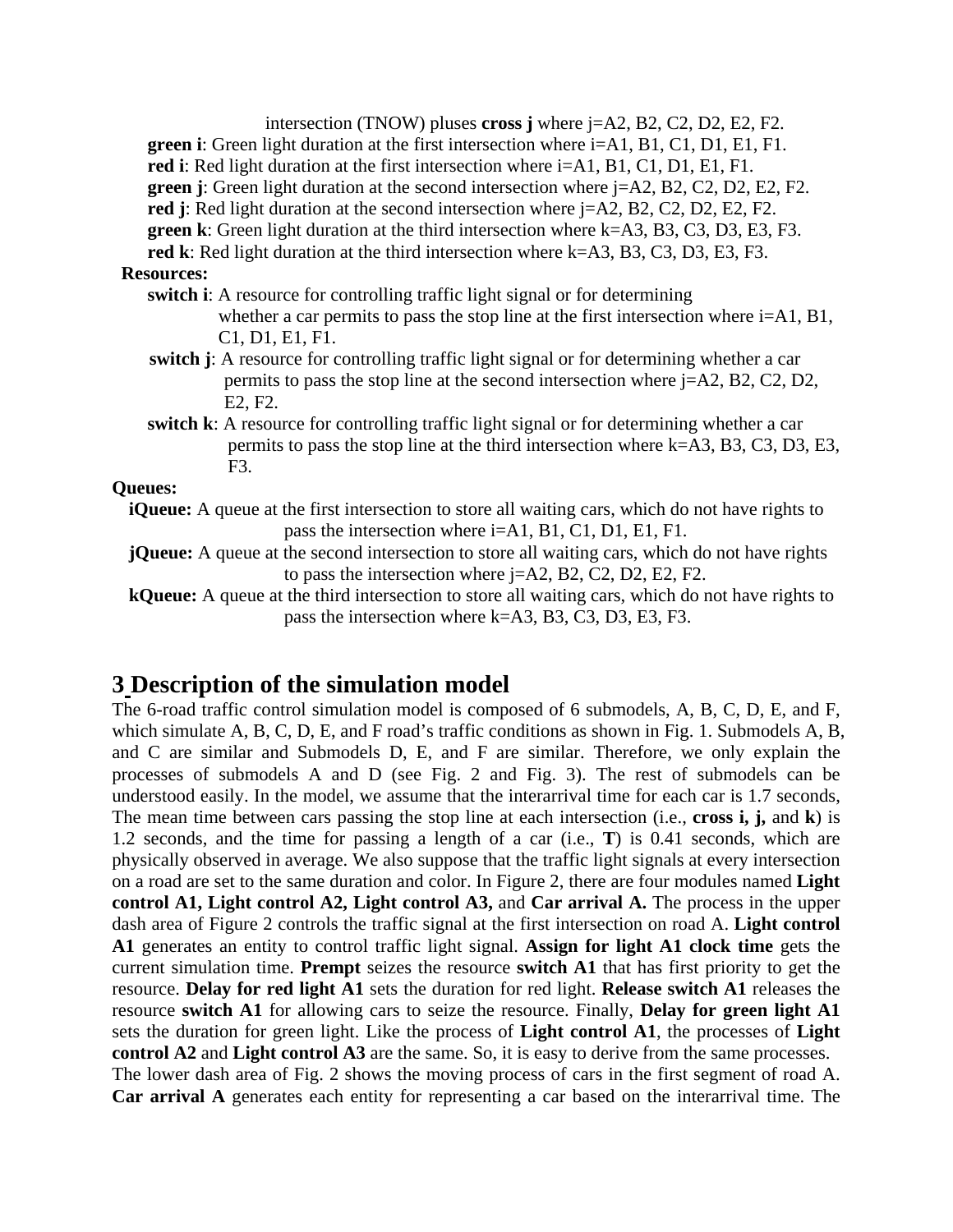block **Queue** presents the number or waiting time of cars in the queue, which cannot pass through the first intersection on road A. The block **Seize** catches the resource **switch A1** for getting the right to passing through the first intersection on road A. **Seize space of the second segment A road** takes the resource **spaceA2** to check whether the second segment on the A road has space or not. Then, **Assign for clock time passing intersection A1** uses an equation, **TNOW**+ **cross A1,** to represent the time for passing the first intersection on road A. **Delay for passing intersection A1** is the time for a car passing the stop line at the first intersection on road A. **Release switch A1 for next car** frees the resource **switch A1** for allowing the next car to move. **Assign for decreasing space A2** reduces by 1 to calculate the space in the second segment on road A. **Delay for driving through the second segment A road** uses an equation, **NA2\*T,** to represent how long it will take to pass through the remaining space in the second segment on road A. Upon the traffic light at the first intersection changing to red, a car entity holding **switch A1** needs to release the resource **switch A1** (i.e., the **Preempt** block in the upper dash area in Fig. 2 takes one unit of a resource **switch A1** away from the **Seize** block in the lower dash area that originally seizes it). The interrupted car entity then will be sent to the **Delay** block (i.e., a dummy block whose value is 0). The purpose of the dummy block is to continue the process for going to **Decide clock light A1 Eqt clock cross A1**. Next, **Decide clock light A1 Eqt clock cross A1** examines if **clock light A1** is equal to **cross A1,** then delay the remaining time, which is 0, for passing the stop line at intersection A1, then go to **Assign for decreasing space A2**. If **clock light A1** is not equal to **cross A1**, then go to the module **Decide remaining time for passing intersection A1 Eqt 0.** If the remaining time for passing the stop line at intersection A1 is equal to 0, then the car entity will be added into the **Queue** block with the first priority by using the **Insert** block. Otherwise, the car entity will go to the **Delay** block on the right side of **Decide remaining time for passing intersection A1 Eqt 0** and delay the remaining time.



.

Figure 1: A Traffic Control Simulation.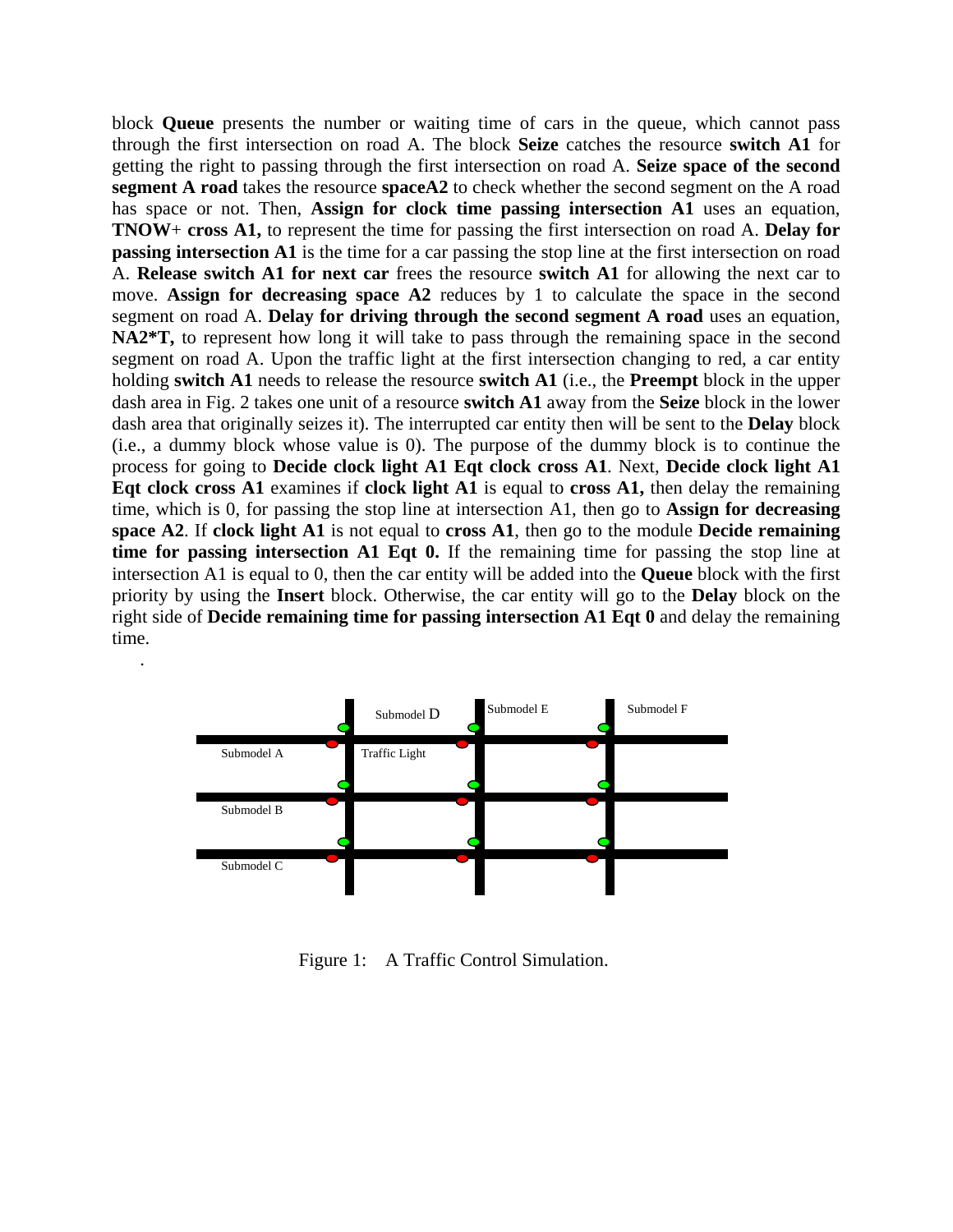

Figure 2: The Traffic Simulation Submodel A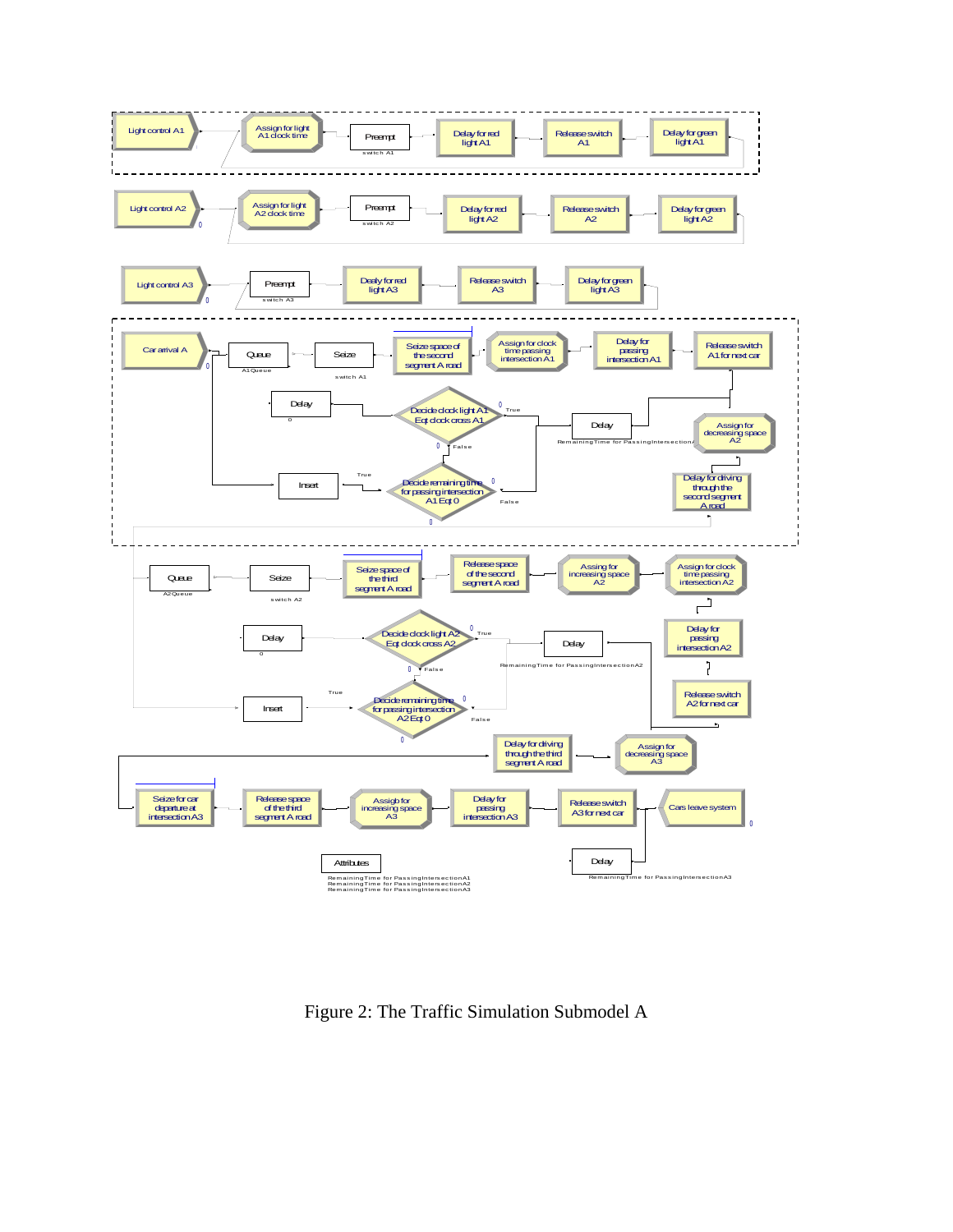

Figure 3: The Traffic Simulation Submodel D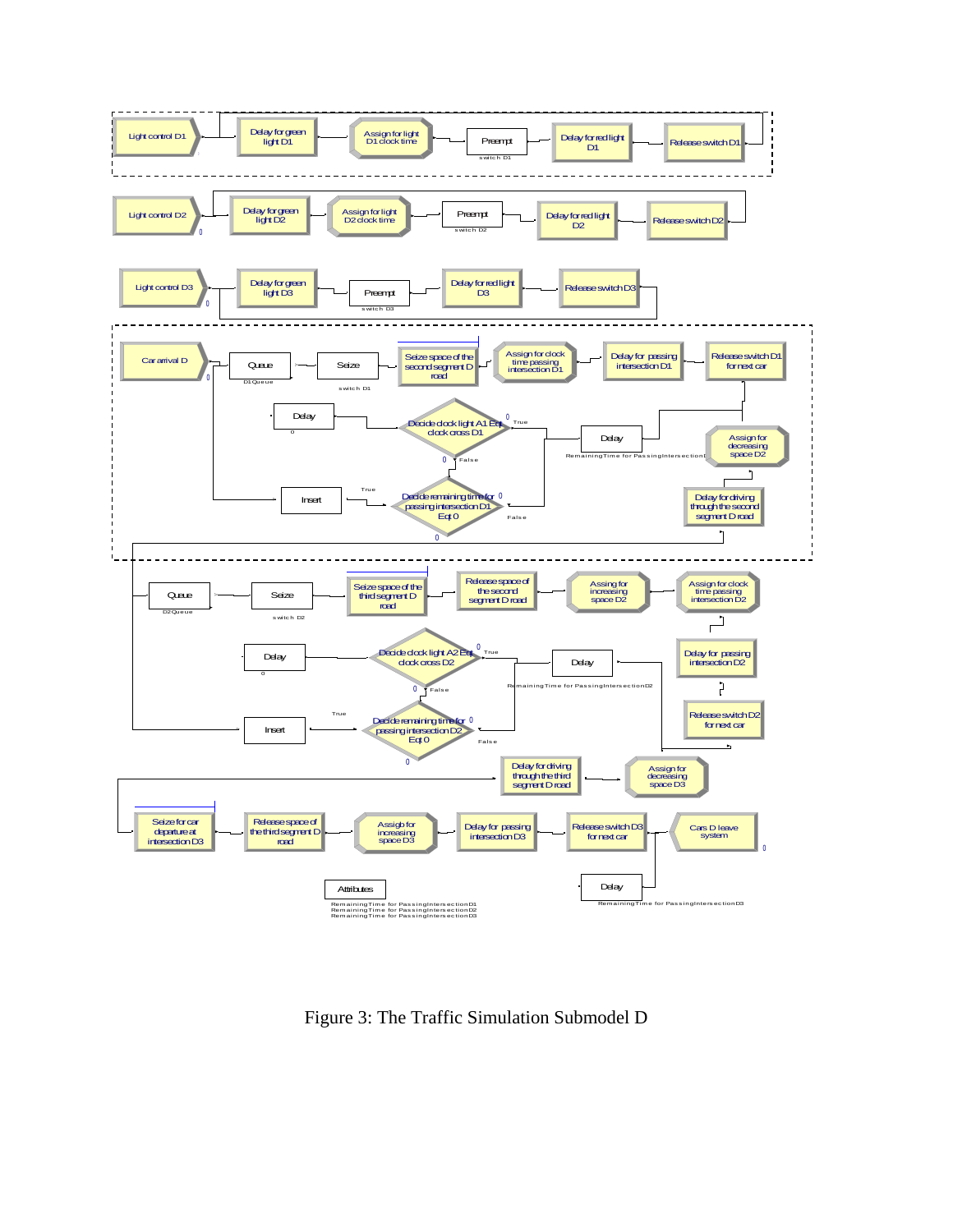# **4. Simulation results and discussions**

As previously discussed, FTP utilizes the control connection to coordinate the data connection and execute commands on the File Systems of both the user and the server. FTP utilizes the Telnet protocol to execute the commands (Postel & Reynolds 1985). This fundamental design lends itself to security breaches that may permit eavesdropping of user ID's, passwords, file names, and other information passed through the control channel. It also may allow an active attacker to change settings and execute commands on the file system (Brown & Jaatun 1992). This fundamental security flaw was initially addressed when Borman (1993) proposed the passing of authentication information, and a mechanism to enable encryption of the data after successful authentication for the Telnet protocol. The result was that user passwords would not be sent in clear text, and the data stream would be encrypted utilizing any general authentication and encryption system. However, it should noted that the "Telnet authentication and encryption option does not provide for integrity protection only (without confidentiality), and does not address the protection of the data channel" (Horowitz & Lunt 1997).

The simulation result shows that the best policy is both the green light and red light durations set to 65 seconds, where the average waiting time is the lowest. For example, the average waiting time at the queue of the first intersection of the road A is 1685.33 seconds. Hence basing on this police, we further fix the green light duration to 65 seconds and each time increase the red light duration by 15 seconds from 50 to 125 seconds for the road A, B and C at each intersection (i.e., g=65,r=50; g=65,r=65; g=65,r=80; g=65,r=95; g=65,r=110; and g=65,r=125 seconds). Also, we fix the red light duration to 65 seconds and each time increase the green light duration by 15 seconds from 50 to 125 seconds (i.e., g=50,r=65; g=65,r=65; g=80,r=65; g=95,r=65; g=110,r=65 and  $g=125$ ,  $r=65$  seconds). The simulation results are shown in Fig. 4 and Fig. 5. In Fig. 4 and Fig. 5, **nQueue** represent the queue at the first, second and third intersection of the road A, B and C respectively, where **n**=A1, A2, A3, B1, B2, B3, C1, C2 and C3. For example, B3Queue represents the queue at the third intersection of the road B. From Fig. 4 and Fig. 5 we know that the best light duration policy for the road A, B and C is the red light duration with 65 seconds and the green light duration with 125 seconds (i.e., the red light duration is 125 seconds and the green light duration is 65 seconds for the road D, E and F). At this policy, the average waiting time for instance at the queue of the first intersection of the road A (i.e., A1Queue) is 387.33 seconds.

It is worth to note that the best to the worst light duration policies in Fig. 5 are r65g125, r65g110, r65g95, r65g80, r65g65, and r65g50 respectively; in Fig. 4, they are r50g65, r65g65, r80g65, r95g65, r110g65, and r125g65 respectively. It seems to imply that the larger the green light duration is, the smaller the average waiting time is; the larger the red light duration is, the larger the average waiting time is. However, it should be reminded if the traffic light signals on roads A, B, and C in the East-West direction are green and those of roads D, E, and F in the North-South direction should be red. When the green light duration for East-West direction is set longer, in contrast, the red light duration of North-South direction will be longer as well. That means the advantage of longer green light duration at roads A, B, and C will be offset by the disadvantage of longer red light duration at roads D, E, and F. Therefore, which road adopts longer green light duration policy must depend on whether its traffic flow is heavy or not.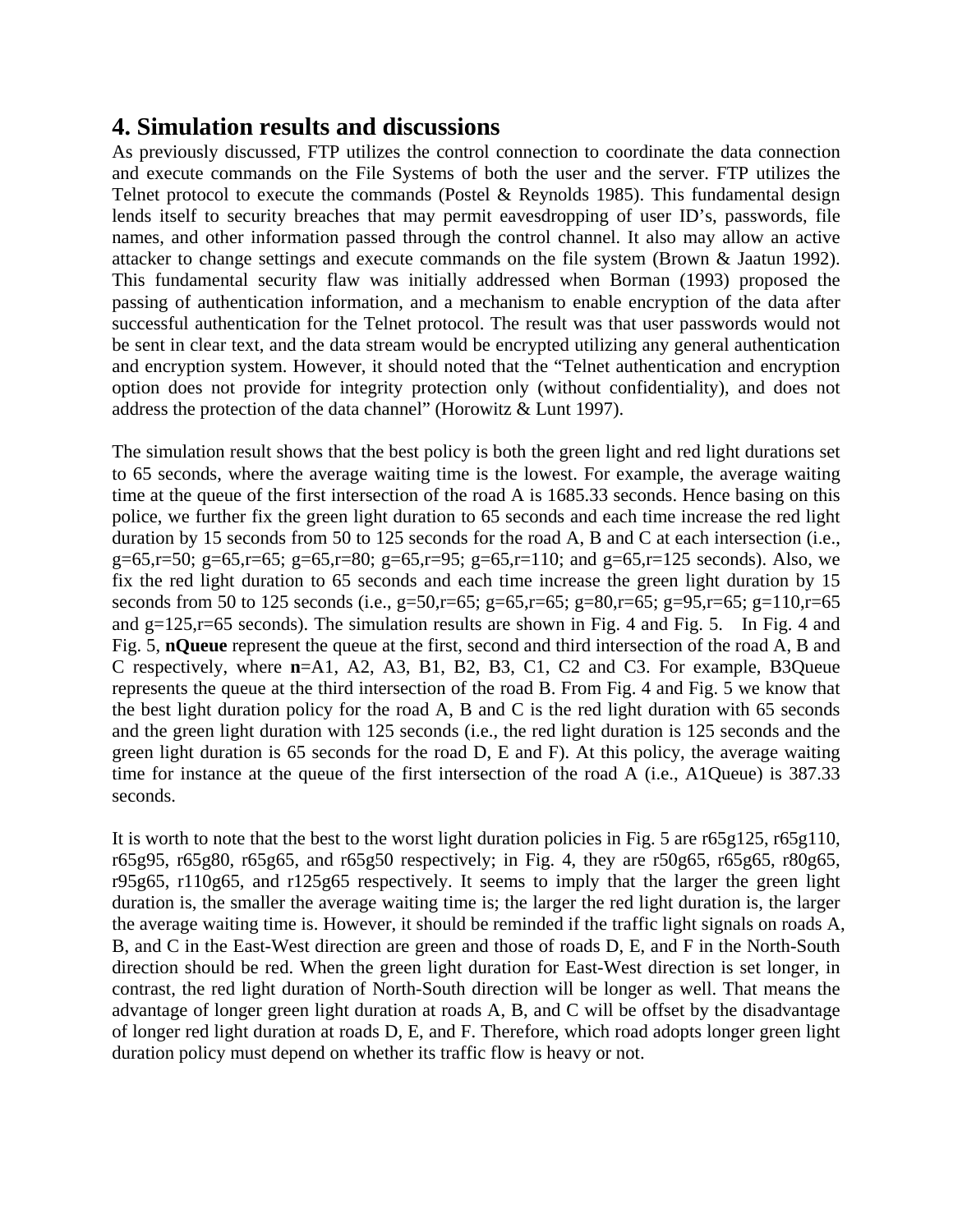

Figure 4: The Average Waiting Time for Different Red Light Durations and Same Green Light Durations (A,B,C)



Figure 5: The Average Waiting Times for the Same Red Light Durations and Different Green Light Durations (A,B,C)

# **5. Conclusions and future work**

This paper proposes a simulation model for improving traffic problem in rush hours. In order to analyze system performance, we design a traffic simulation model, which consists of 6 submodels. Each submodel represents a road which has 3 intersections. The simulation results show that the light duration policies will affect the performance in light of the average waiting time. A longer green light duration policy can eliminate the pressure of traffic congestion. However, it could cause another direction roads traffic jam. A good combination between green light and red light durations is contingent on each road's traffic condition. Basically, a road got heavy traffic flow might adopt longer green light duration policy. On the contrary, a road got light traffic flow might adopt longer red light duration policy.

Although this paper presents and analyzes different traffic light duration policies to see the influences on waiting time, there are still several aspects where we can further improve its